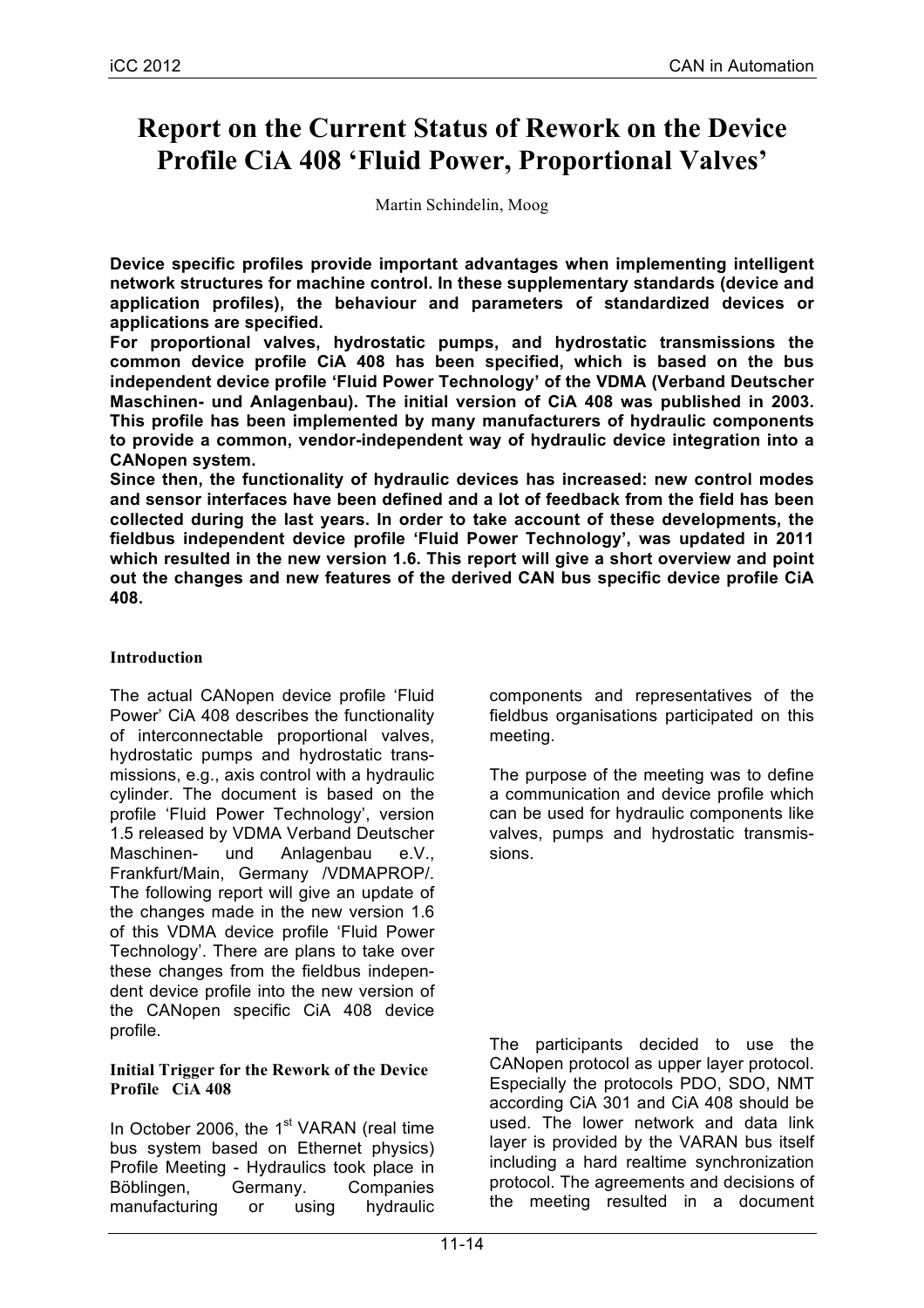describing the CANopen mapping onto this bus, entitled 'CANopen Abbildung auf VARAN-Bus, V1.4.0', /VNOCAN/. Using the protocols just mentioned, the effort to integrate hydraulic devices into the real time Ethernet networks becomes as low as possible.

To keep communication as simple as possible the following issues for the VDMA device profile 'Fluid Power Technology' have been identified and solved:

- Only one data type for cyclic transmissions should be used: signed integer, 32bit.
- A default PDO mapping for the most common applications has been defined.
- Added Combined Power Supply and Communication Connector

However, touching the VDMA device profile, is an opportunity to improve the weak points in this profile as well. So the VDMA committee 'Bus Systems for Proportional Valves' decided to rework and update the following additional topics in the device profile by:

- specifying some details in the device state machine, adding the new state FAULT\_INIT
- adding new sensor/actor interfaces / transducer types
- adding new control modes for pressure compensated flow control
- updating several diagrams
- adding detailed description for the dither signal

This resulted in the new version 1.6 of the VDMA device profile 'Fluid Power Technology'.

**The Changes on the VDMA Device Profile 1.6 in Detail** 

# **Data Types for Setpoint and Actual Values**

To control the hydraulic devices, setpoint values and actual values are provided for things like spool position, flow, pressure or axis position. The data format of these values is defined in the profile.

In the current Version of CiA 408, the following formats have been defined:

- Drives: data type of the values is INT32 / UINT32 (axis position, angle)
- Valves and pumps: data type of the values is INT16 / UINT16 (spool position, pressure)

In the VDMA profile, these types are referred as internal resolution ir or ir32.

The new profile defines the 32-bit setpoint and actual values not only for drives but also for valves and pumps. This makes the data exchange between devices easier as the programmer does not have to care about different resolutions. Thus several parameter values now can have 32-bit representation, too. The 32-bit parameters are mandatory for devices with VARAN interface.

The ControlWord and StatusWord are also represented as a 32-bit word. The lower 16bit are compatible to the 16bit Control-Word and StatusWord which, for compatibility reasons, remain unaffected.

The actually used data type depends on the implementation, see parameter '*Device\_Capability'*

| <b>Bit</b> | <b>Bit</b> | <b>Description</b>               |
|------------|------------|----------------------------------|
| 16         | 24         |                                  |
| 0          | 0          | not valid                        |
| 0          | 1          | 16-bit implementation for        |
|            |            | valves / pumps (16-bit           |
|            |            | setpoints, actual values,        |
|            |            | Control- and StatusWord)         |
| 1          | 0          | 32-bit implementation for        |
|            |            | drives and valves / pumps        |
|            |            | (32-bit setpoints, actual        |
|            |            | values, Control- and             |
|            |            | StatusWord)                      |
| 1          | 1          | 32-bit implementation for        |
|            |            | drives (32-bit setpoints, actual |
|            |            | values, Control- and             |
|            |            | StatusWord)                      |
|            |            | 16-bit implementation for        |
|            |            | valves / pumps (setpoints,       |
|            |            | actual values, Control- and      |
|            |            | StatusWord)                      |

Table: Detailed description of Bit 16 and Bit 24 of Device\_Capability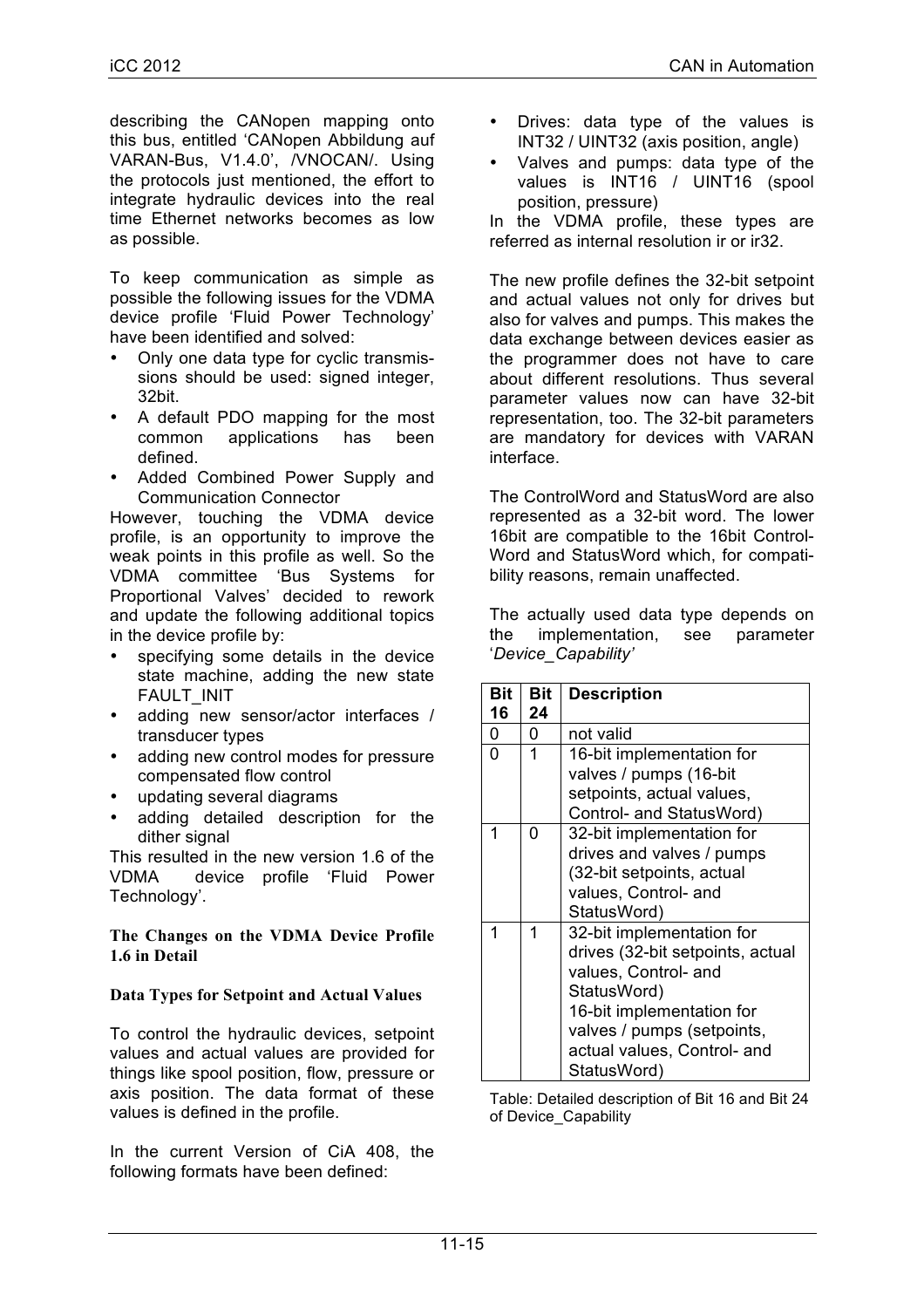Diagram: Device State Machine

The explanations of all states and transitions have been improved. The transitions are now grouped into

- Transitions caused by ControlWord
- Transitions caused by enable signal
- Internal transitions (e.g., transitions caused by fault reaction)

## **New Control Modes**

New control modes (13..15) for pressure compensated flow control have been introduced. For each type of device, one or several control modes are supported.

| Control<br>Mode | <b>Meaning</b>                                                   |             | Drive                          |
|-----------------|------------------------------------------------------------------|-------------|--------------------------------|
| $\overline{0}$  | control mode not defined<br>(substitute value for valves)        |             |                                |
| $\overline{1}$  | spool position control open<br>loop                              |             |                                |
| $\overline{2}$  | spool position control closed<br>loop                            |             |                                |
| 3               | pressure control valve open<br>loop                              |             |                                |
| $\overline{4}$  | pressure control valve closed<br>loop                            |             |                                |
| 5               | p/Q-control (p=pressure /<br>force, Q=spool position)            | X           |                                |
| 6               | open loop movement<br>(substitute value for<br>hydrostatic axis) |             | X                              |
| 7               | velocity control axis                                            |             |                                |
| $\overline{8}$  | force / pressure control axis                                    |             | $\frac{X}{X}$<br>$\frac{X}{X}$ |
| 9               | position control axis                                            |             |                                |
| 10              | positional dependent<br>deceleration                             |             |                                |
| $\overline{11}$ | position control axis with<br>pressure / force override          |             | X                              |
| 12              | velocity control axis with<br>pressure / force override          |             | X                              |
| 13              | flow control                                                     | X           |                                |
| $\overline{14}$ | p/flow control (p=pressure /<br>force, flow=flow control)        | $\mathbf x$ |                                |
| $\overline{15}$ | p/flow control with power<br>limitation                          | X           |                                |
| 16.             | reserved                                                         |             |                                |
| 127             |                                                                  |             |                                |
| $-1.$           | vendor specific                                                  |             |                                |

Diagram: Actuator control valves

### **Default PDO Mapping**

As in the CANopen device profiles CiA 4xx, a default PDO mapping has been defined for the most common hydraulic applications. This should reduce the configuration/commissioning effort during initial operation as much as possible. Mapping 0..8 have been taken from CiA 408. Additional mappings have been defined with 32bit setpoint values having fixed resolutions:

- Valve spool position or pump swivel angle setpoint (resolution: 0.1%)
- Drive force or pressure setpoint (resolution: 0,01mbar)
- Drive position setpoint (resolution:  $0.1 \mu m$ )

#### **Valve and Pump Application State Machine**

The new state FAULT INIT has been defined. This was necessary in order to avoid making transitions from INIT 'up to' FAULT DISABLED caused by a device fault.

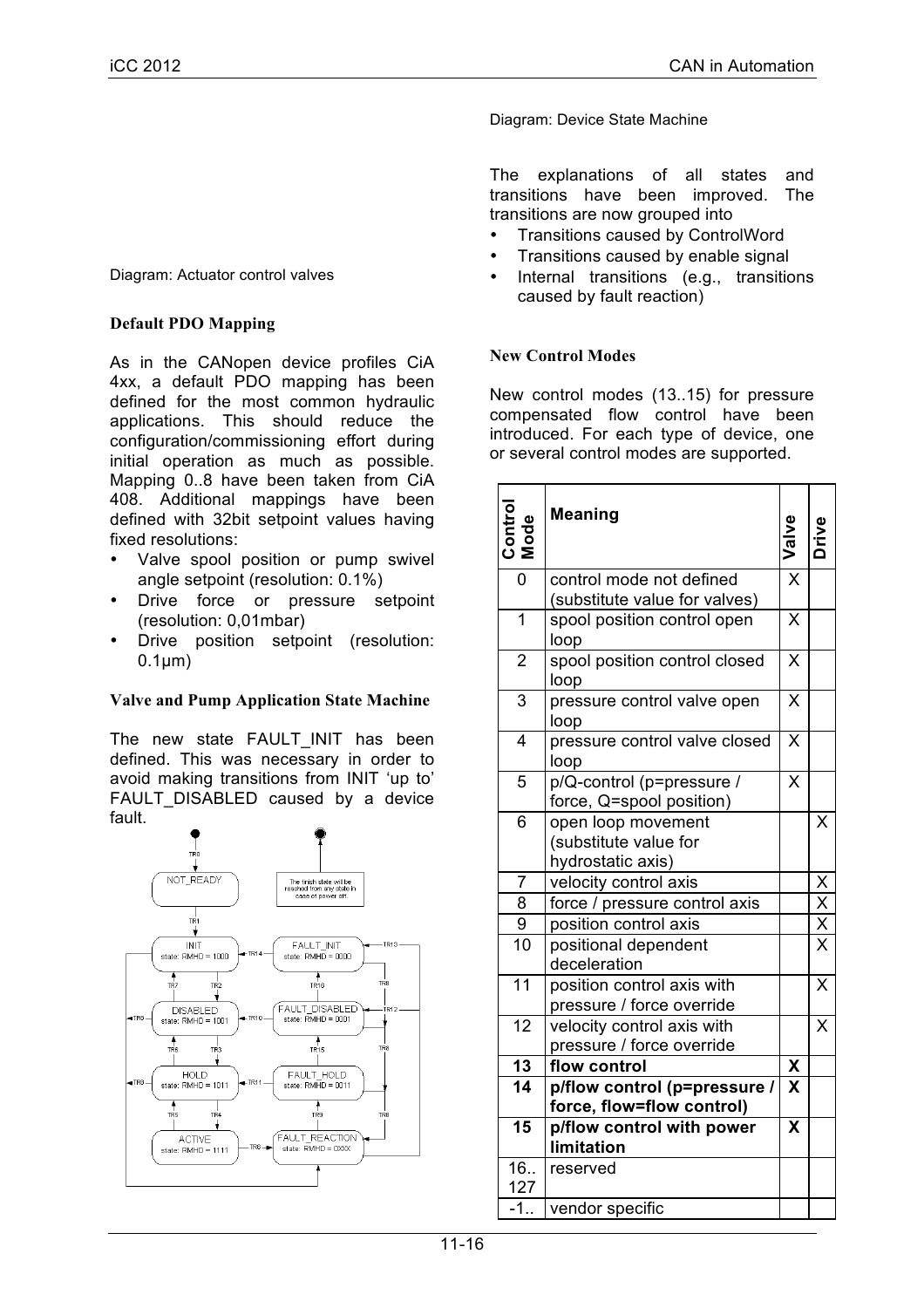

Table: Parameter description 'Control Mode'



Diagram: Structure of p/flow control

In the p/flow control mode, pressure and flow are inputs as setpoints. The actual pressure(s) and spool position (in case of a valve) or pump displacement are measured. The actual flow is either measured or calculated internally. The controller structure, the parameters, and the dependencies of the setpoint derivation are defined vendor specifically.

#### **Position Transducer Types**

New position transducer types have been introduced. This parameter defines the type of the actual value conditioning of a sensor value. The transducer type 3 (differential pressure transducer) can be used to control differential pressure and thereby force of an axis. The transducer types 70..73 have been introduced to read in actual values for the drive controller (axis position) via fieldbus.

#### **Actuator Conditioning**

The CiA 408 based on the VDMA device profile 1.5 defined a 'Demand Value Generator' which is a signal conditioner for the spool position setpoint value. The name 'Demand Value Generator' suggests a functional block generating a setpoint value by itself. However this functional block does not generate a setpoint curve but it modifies/conditions a given setpoint value. In this sense, this block can be divided into two blocks: The first part does setpoint conditioning like limiting, scaling, rise limitation. The second part does actuator conditioning like deadband correction, zero correction and

characteristic compensation. In consequence, the previous block 'Demand Value Generator' has been split into two new blocks named setpoint conditioning and actuator conditioning.



Diagram: Setpoint Conditioning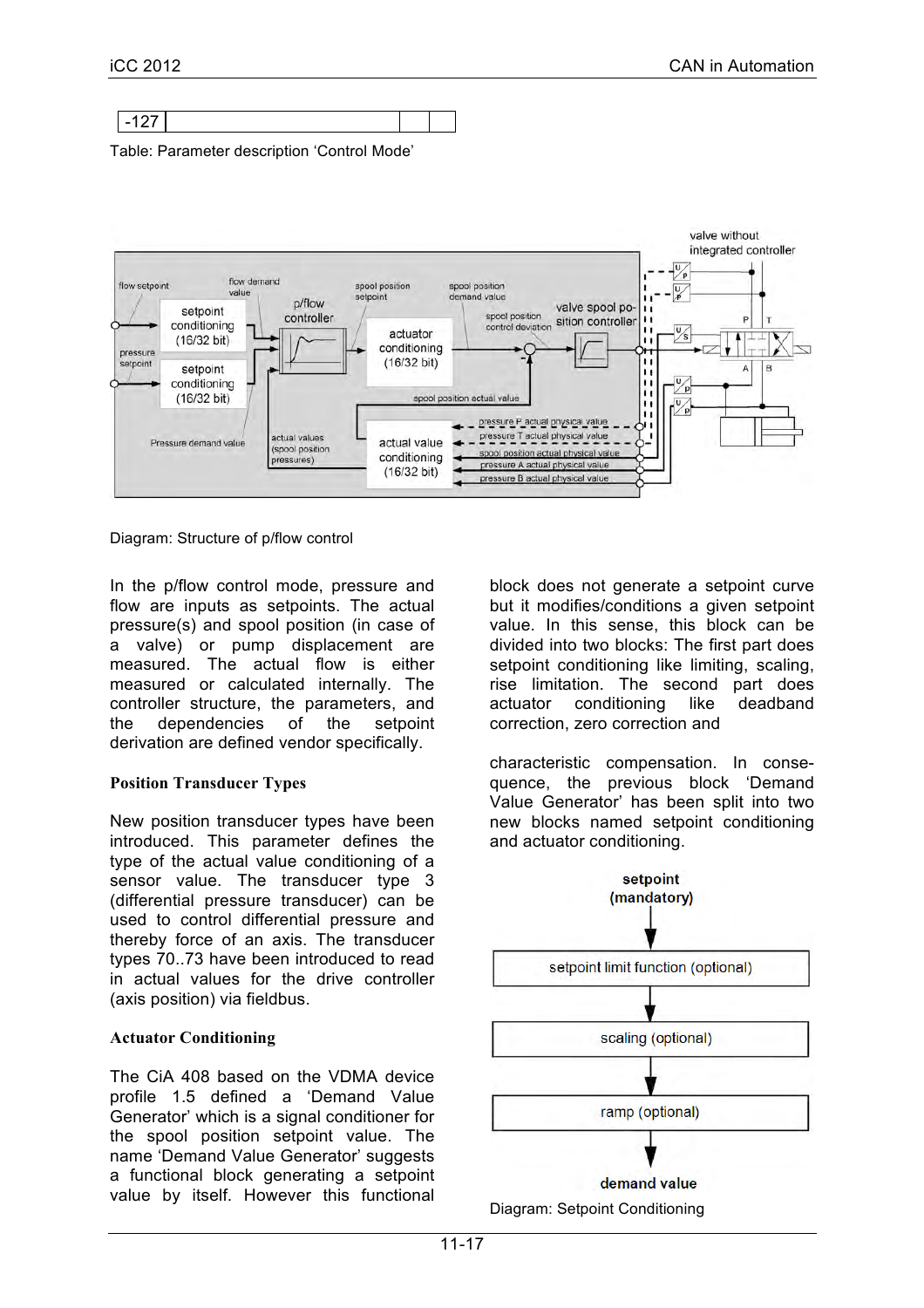

Diagram: Actuator Conditioning

#### **Valve Connector**

The following connectors are defined to supply the hydraulic devices with power. enable signals and analog setpoint values. The following connectors had been defined with the first release of the VDMA profile. They have proven their worth and fit hydraulic valves.



When using these connectors in combination with a fieldbus, they show a certain disadvantage, as in this case at least one separate plug has to be used for the fieldbus signals. To solve this problem, a new connector with combined power and communication has been defined. It has been especially defined for Ethernetbased fieldbusses, see the following picture.

It is a connector type HC.26, which is an 8+4 pin connector, 8 pins for power and enable signals and 4 pins for the Ethernet signals.



|                | <b>Pin Marking</b> | <b>Description</b>                          |  |
|----------------|--------------------|---------------------------------------------|--|
| 1              | + UB P             | power supply voltage<br>$+24$ VDC           |  |
| $\overline{2}$ | 0 V P              | power supply voltage 0V                     |  |
| 3              | <b>ENABLE A</b>    | Enable input signal for<br>output stage A   |  |
| 4              | <b>ENABLE B</b>    | Enable input signal for<br>output stage B   |  |
| 5              | /ERROR             | error output                                |  |
| 6              | <b>RECEIPT A</b>   | Receipt output signal for<br>output stage A |  |
| $\overline{7}$ | <b>RECEIPT B</b>   | Receipt output signal for<br>output stage B |  |
| 8              | PE                 | PE (protected earth)                        |  |
| 10             | TX+                | Ethernet TX+                                |  |
| 11             | TX-                | <b>Ethernet TX-</b>                         |  |
| 12             | RX+                | Ethernet RX+                                |  |
| 13             | RX-                | Ethernet RX-                                |  |

Table: Pinning of 8+4 Connector